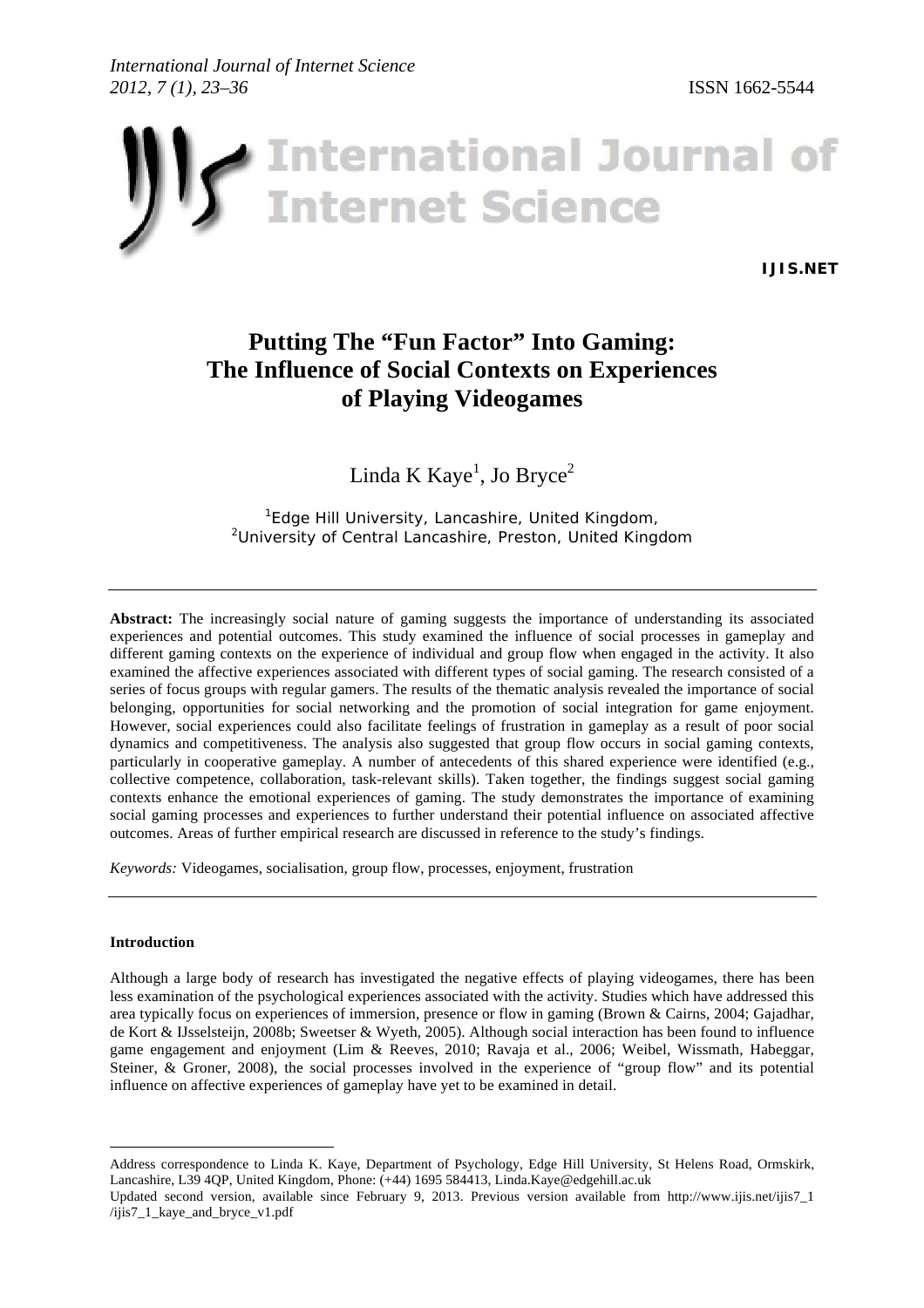#### *Flow*

The concept of flow was developed by Csikszentmihalyi based on his observations of the immersion and high levels of enjoyment experienced by a group of artists. He explained this deep involvement as the result of the intrinsically motivating nature of the rewards derived from the process of painting itself (Csikszentmihalyi, 1988). Csikzentmihalyi's (1992) subsequent observations of individuals engaged in a range of activities (e.g., rock climbing, rock dancing, chess) led him to suggest that flow states occur more freely in those activities which are structurally designed to facilitate deeper levels of concentration and involvement. This distinguishes "optimal experiences" from everyday tasks, and describes a psychological state in which an individual behaves in the absence of societal or cultural controls (Csikszentmihalyi, 1988, 2003). To provide a holistic approach to the study of these enjoyable experiences, Csikszentmihalyi (1975) proposed the need to move beyond understanding the individual's learned responses to pleasant experiences and the characteristics of the activity, to examine the interaction between the individual's abilities and subjective evaluation of the situation in determining the enjoyment of the activity. As a result, flow theory focuses on the relationship between the individual's skills and the personal meanings they derive through an activity.

Flow is characterised as the positive subjective state an individual experiences when he/she is undertaking an enjoyable activity in which his/her capabilities match the high level of challenge required (Csikszentmihalyi, 1975; Csikszentmihalyi & Csikszentmihalyi, 1988; Massimini & Carli, 1988). This skill-challenge balance is integral to the individual's perceptions of the enjoyment derived from an activity, and has been found to be associated with a range of positive indicators including high levels of arousal, intrinsic motivation, positive affect and enjoyment (Csikszentmihalyi, 1975, 1982; Ellis, Voelkl & Morris, 1994; LeFevre, 1988). When experiencing flow, the individual is focused on the processes involved in the activity, rather than its potential consequences, and this is sufficiently rewarding to promote continued engagement (Csikszentmihalyi, 1975, 1992). This intrinsic motivation is a key component of the flow experience, and the theory assumes that an individual undertakes an activity purely for its own sake or is "autotelic" (Csikszentmihalyi, 1992, 1993).

Flow theory represents a suitable theoretical framework for examining the processes underlying the enjoyable experiences derived from gaming as the activity is largely intrinsically motivated (Bryce & Kaye, 2011). It has been found to occur in frequent gamers (Poels, de Kort & IJesselsteijn, 2007), and to be associated with gaming enjoyment and positive affect (Klimmt, Hartmann & Frey, 2007; Smith, 2007). The GameFlow model (Sweetser & Wyeth, 2005) suggests that the inherent structure of games (e.g., game goals/objectives, feedback, challenge) is associated with the experience of flow and enjoyment during gaming, at least for real-time strategy games. This framework acknowledges the role of social interactions in gameplay, but its ability to facilitate flow has yet to be determined (de Kort, Ijsselsteijn & Gajadhar, 2007; Sweetser & Wyeth, 2005). Whilst, there is some evidence of an association between flow and aspects of social interaction in gaming (e.g., Weibel et al., 2007), others have suggested that it may actually interrupt these experiences (e.g., Sweetser & Wyeth, 2005).

The original individualised flow model did not consider the social or shared dimensions of autotelic experiences, though Nakamura and Csikszentmihalyi (2002) later proposed the concept of shared or group flow to characterise situations in which an individual's "coparticipants may or may not be in flow" (p. 102). Sato's (1988) research on motorcycle gangs also suggests that the sense of social belonging and companionship provided by group contexts can enhance the enjoyment and intrinsic rewards of an activity in addition to the established flow components outlined by Csikszentmihalyi (1975). It seems reasonable to assume that similar experiences are facilitated by social gaming as it provides opportunities for friends to play together cooperatively to achieve group goals. It is likely that the experience of group flow is largely dependent on the way in which players coordinate, have collective competency to meet the challenge of the game, and are focused on feedback from each other and the game itself. Other factors such as competitiveness and leader-boards also enable players to demonstrate their competence to fellow gamers, which can also promote the experience of enjoyment and rewards in social gaming.

Gamers can also play competitively online against others through web-based platforms (e.g., Xbox Live), or offline against other players. These different gaming contexts could facilitate differential experiences of flow, and the physical presence of other players in offline contexts may restrict opportunities for this to occur. To date, no research has explored the concept of group flow in relation to gaming or identified the dimensions of these experiences which may be unique to social versus solo gaming contexts. As a result, the current study examined the association between social processes in gaming, and their experiential and affective outcomes. This led to the development of the first research question:

*RQ 1 How are social processes in gaming related to group flow within online and offline contexts?*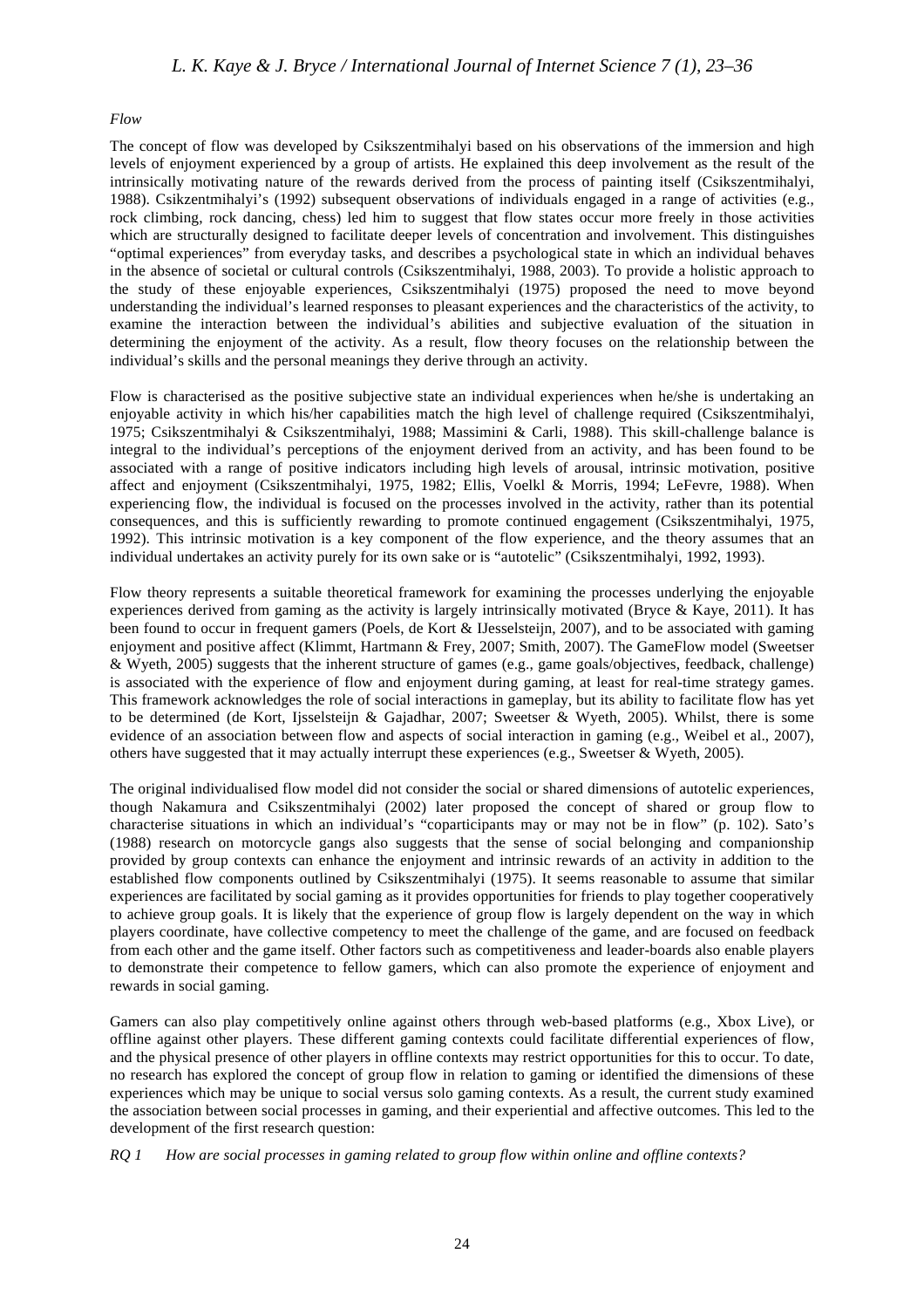### *The value of social gaming*

 $\overline{a}$ 

Playing videogames is often stereotypically conceptualised as a solo and socially isolating activity, but it is an increasingly social activity which facilitates online and offline interactions amongst existing and new friends (Bryce & Rutter, 2003; Yee, 2006, 2007). Massively Multiplayer Online Role-Playing Games (MMORPGs) and social networking games (e.g., Farmville), for example, encourage players to engage socially both in and through games. Thiss is consistent with evidence that gamers prefer to play with others rather than alone (Cupitt & Stockbridge, 1996; Durkin & Aisbett, 1999; Kubey & Larson, 1990; Vorderer & Ritterfield, 2003). Social interaction has been identified as both a motivational and experiential factor in gaming, particularly in multi-user environments (Colwell, 2007; Griffiths, Davies & Chappell, 2003; Kim & Ross, 2006; Lo, Wang & Fang, 2005a; 2005b, Sherry & Lucas, 2003; Sherry, Lucas, Greenberg & Lachlan, 2003; Wood, Gupta, Derevensky, & Griffiths, 2004). The motivational nature of social gaming is reflected in a number of player typologies, such as those proposed by Bartle (1996, 2004) and Yee (2006, 2007). These frameworks identify "socialisers" or "social-oriented players" as key types of gamer, highlighting the motivational influence of social factors on gaming behaviour. Self-Determination Theory provides a theoretical explanation of the relationship between social factors in gaming and enjoyment (Ryan, Rigby & Przybylski, 2006; Tamborini, Bowman, Eden, Gizzard & Organ, 2010), as the satisfaction of needs of relatedness (i.e., feeling connected with others), autonomy and competence have been found to predict game enjoyment. This is also consistent with findings that social motivations are associated with time spent playing (Williams, Yee & Caplan, 2008), and predictors of online game enjoyment (Cole & Griffiths, 2007). These studies suggest the potentially positive social value of gaming, and the associated influence of gaming contexts on the outcomes of the activity.

Cole and Griffiths (2007) examined the social interactions of players of Massively Multiplayer Online Role-Playing Games (MMORPGs).<sup>1</sup> The importance of interpersonal communication for this particular form of gaming has been well documented (e.g., Filiciak, 2003; Ng & Wiemer-Hastings, 2005). Players have reported enjoyment of playing these types of game as a result of involvement in a social community, and the ability to make friends and share personal information online while remaining anonymous. These factors can also enhance feelings of social belonging (Griffiths, 1997). Smyth (2007) suggests that the experience of playing MMORPGs is distinct from other gaming experiences, and has different psychological and social outcomes. For example, Smyth's (2007) comparisons of MMORPG and solo players showed greater enjoyment in playing and greater acquisition of new friendships in the MMORPG group compared to the "traditional" gamer group. This suggests that the social aspects of gaming have a largely positive influence on gaming experiences and consequences, and highlights the need to develop a greater understanding of their dynamics.

The positive dimensions of social gaming have also been demonstrated in empirical research examining the role of online communities and gaming clans in motivating online gameplay (Chappell, Eatough, Davies & Griffiths, 2006; Griffiths, Davies & Chappell, 2004; van Looy, Courtois & de Vocht, 2010). Research suggests that feeling connected to others, and recognising the importance of online friends, are key motivational factors for playing MMORPGs (van Looy et al., 2010). Competitive play between online "clans" has also been found to motivate and determine enjoyable gaming experiences in First Person Shooter (FPS) games (e.g., Jansz & Tanis, 2007). Similarly, the appeal of social contact and competition against others has also been shown to motivate gamers within offline gaming contexts (Jansz & Martens, 2005). This suggests that competitive dimensions of social gameplay are also important motivational and experiential influences in a variety of different gaming contexts. However, the extent to which the social dynamics associated with both competitive and cooperative gaming may be associated with a balance of positive or negative gaming experiences remains unclear. For example, heightened competitiveness may result in enhanced frustration or aggression in competitive tasks (Anderson & Morrow, 1995; Deutsch, 1993).

This is consistent with initial research suggesting that differences between cooperative and competitive gameplay influence the outcomes of the activity. For example, Lim and colleagues (Lim & Lee, 2009; Lim & Reeves, 2010) found significant differences in physiological arousal between conditions of solo and collaborative gameplay, and between collaborative and competitive gameplay, in conditions comparing a human player versus a computer-controlled agent. This is also supported by research suggesting that arousal, positive affect and engagement are enhanced when individuals play in the physical presence of other players compared to playing online or against computer-controlled opponents (de Kort et al., 2007; Gajadhar, de Kort & IJsselsteijn, 2008a; 2008b; 2009a; 2009b; Madryk Inkpen & Calvert, 2006; Ravaja, 2009; Ravaja et al., 2006). The mechanisms underlying the emotional enhancement of gaming experiences when playing socially can be

<sup>1</sup> These are primarily a social-based phenomenon in which large numbers of users interact with each other over the Internet. MMORPGs differ from traditional videogames as the virtual world in which they are played is persistent and independent from the gamers playing at any given time. The introduction of MMORPGs established one of the first interactive mass medium platforms which incorporated both entertainment and communication.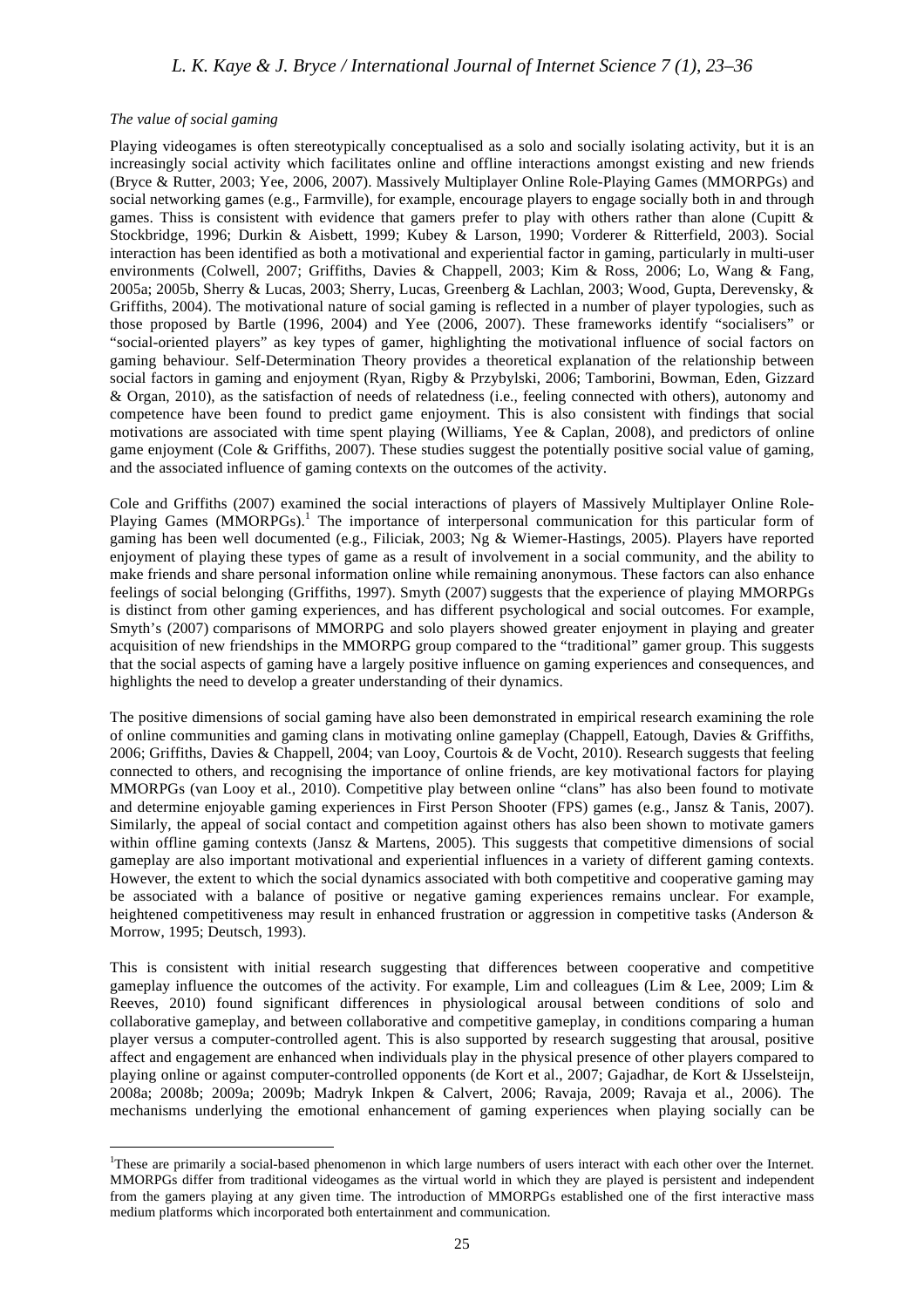attributed to a number of factors. These include self-efficacy (Trepte & Reinecke, 2011), identification with the game and/or other players (van Looy et al., 2010), and competitiveness (Klimmt, Schmid & Orthmann, 2009). Recent findings, for example, show that player performance and game-related self-efficacy are related to game enjoyment (Trepte & Reinecke, 2011). Although this study does not specifically explore the role of self-efficacy in *social* gameplay, it suggests that this factor influences the emotional outcomes of the activity. It is conceivable that the presence of others in gameplay will influence individuals' perceptions of self-efficacy, which could result in enhanced emotional responses to gameplay. It is also possible that these experiences will be enhanced by heightened competitiveness and/or arousal when playing in social compared to solo contextsdue to the individual's ability to monitor other gamers' performance and role in gameplay (de Kort et al., 2007). Although the reviewed studies demonstrate that the influence of social gaming experiences and motivations on affective and other outcomes is being examined, the available evidence is largely based on experimental designs rather than investigation of real-life gaming experiences.

The use of qualitative methods to address these issues allows an examination of the meanings associated with gaming, an alternative approach to the dominating media effects approach to understanding this activity. There has been a general lack of use of the focus group methodology in psychological research on gaming, with the exception of a small number of studies (e.g., Bracken, Lange & Denny, 2005; Poels, de Kort & IJsselsteijn, 2007). These studies have found evidence of different types of presence (e.g., spatial, social and co-presence) in online gaming, and enhanced game enjoyment through being with others. Other qualitative studies have examined experiences associated with offline forms of social gaming, and generally suggest that social interactions and the need for relatedness are associated with game enjoyment (Ackermann, 2012; Gajadhar, de Kort, IJsselsteijn, & Poels, 2009; Voida & Greenberg, 2011). Although these have provided interesting insights into social interactions and roles within this particular type of context, the involvement of other social processes in facilitating a range of positive and negative gaming experiences remains unclear. There is also currently little research examining how social processes may differ as a product of game context (e.g., online versus offline). The current study aimed to develop these findings by exploring the diversity of gaming experiences as a function of social factors and contexts. It specifically explored social processes in gaming within both online and offline contexts, and their associations with affective gaming experiences. This led to the development of the second research question:

*RQ 2 How are social gameplay processes associated with gamers' affective experiences?*

### **Method**

### *Participants*

Regular gamers were recruited by targeted sampling from Computer Game Development and Game Design degree programmes in the UK. This sample was selected to ensure that the participants would all play videogames on a regular basis. The overall sample consisted of 17 participants (16 males, 1 female) between the ages of 18 and 24. Four semi-structured focus group were conducted, each consisting of four or five individuals. This smaller group format allowed each participant to have a greater opportunity to share their thoughts, and a more in-depth discussion of the relevant issues (Hughes & Dunmont, 1993). Each session involved established friendship groups to more effectively facilitate discussions about shared social gaming experiences and their associated affective outcomes.

### *Procedure*

Four semi-structured focus groups were conducted, each lasting approximately one hour. The sessions commenced with an introduction of the researcher and the overview of the purpose of the research. Following this, a review of the session goals was provided and ground rules established. Participants were then asked to complete a demographics questionnaire and sign a consent form. The sessions were concluded once the researcher felt that all relevant issues had been covered, and when participants indicated that they had nothing further to contribute. At the end of the session, participants were encouraged to ask any questions relating to the research and thanked for their participation.

### *Agenda*

The focus group agenda was developed by identifying a number of themes, which have not previously received substantial empirical attention. The first theme explored motivations for playing videogames, including the importance of social aspects of the activity (example question: "Why do you play videogames?"). The second focused on gaming experiences, including the affective outcomes of the activity and the associated influence of the presence of other players (example question: "How do you feel during and after playing?"). These questions were open-ended to allow participants to explore issues and share opinions. Supplementary probes were also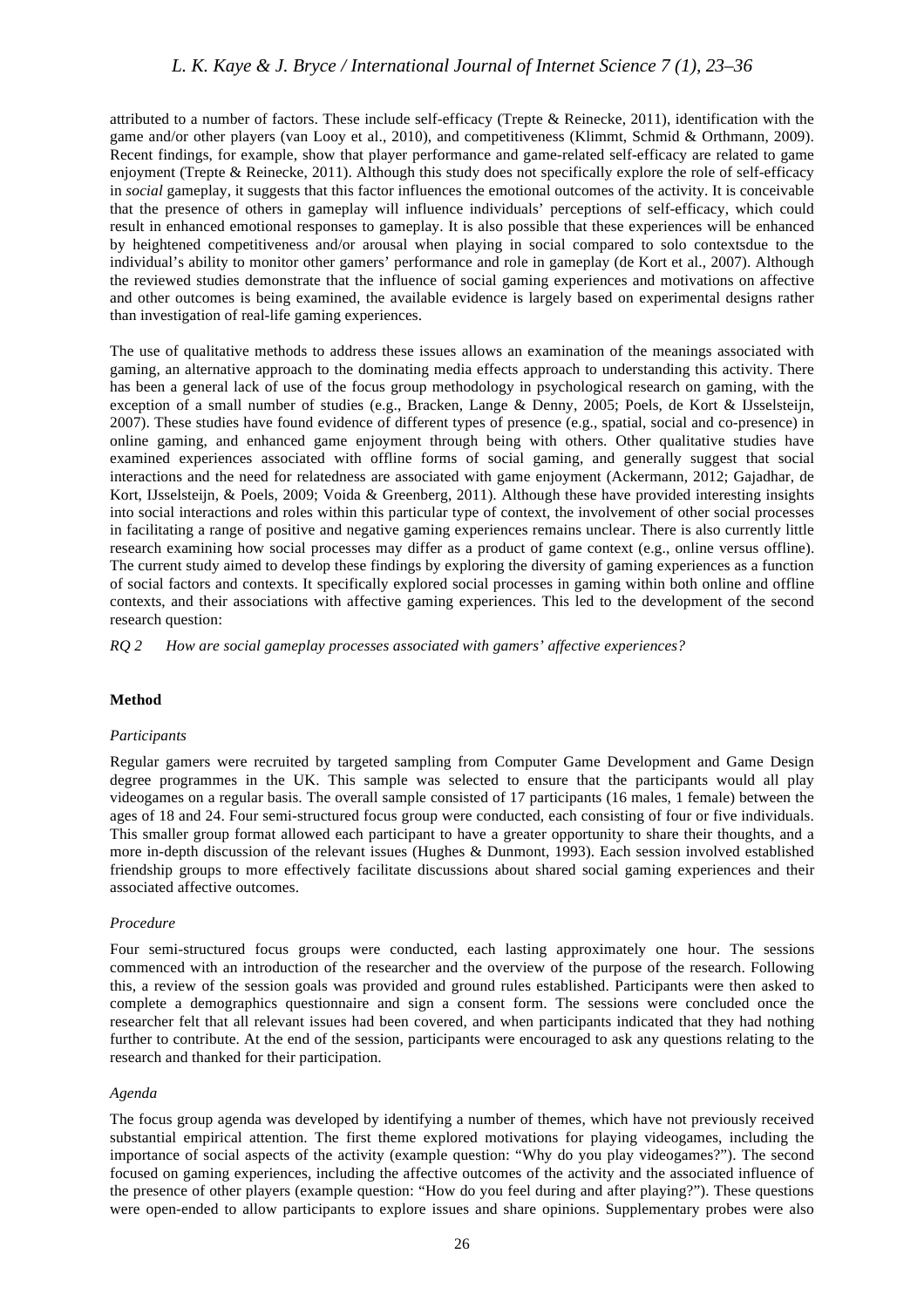developed for use in instances where more information might be required (e.g., "Does anyone else have any similar experiences, or think differently?"). Participants were also given the opportunity to raise any other issues which they perceived to be relevant to the themes under discussion.

All focus group sessions were recorded using a digital recorder to enable full transcription of the discussions. Thematic analysis was used as an appropriate framework for identifying, analysing and reporting themes in qualitative data (Braun & Clarke, 2006). It can also provide a detailed account of data which is not restrained by theory, in contrast to other qualitative analyses (e.g., conversation analysis; Braun & Clarke, 2006). The analytic process followed Braun and Clarke's (2006) suggested phases for thematic analysis. This commenced with the transcripts being read a number of times to achieve familiarisation with the data, during which initial themes were noted. The data was then coded by identifying relevant parts of the text which corresponded with each code. These codes were subsequently transformed into potential themes by collating relevant supporting extracts. These were checked in an iterative process to ensure consistency and that there was no evidence supporting an alternative interpretation of the identified themes. Finally, extracts were chosen to represent themes to be used to produce the written report of the research. Inter-coder data checking was not undertaken as thematic analysis is largely exploratory and "meaning-making" in nature, in contrast to alternative forms of qualitative analysis (e.g., content analysis) which rely more heavily on frequency-based methods for the identification of themes.

### **Results**

A number of themes were identified in the analysis of participant discussions about their gaming experiences. The analysis identified a number of antecedent factors contributing to group flow during gaming in different contexts. "Fun" and "frustration" were also found to be associated with a number of social gaming processes (e.g., "being seen", "social integration", "social networking", and "social connectedness/belonging").

### *1 Experiences*

*Fun.* The focus groups demonstrated that playing with others rather than alone enhanced gaming enjoyment, particularly for specific types of games consoles (e.g., Nintendo Wii). This was particularly clear from the discussions presented in Focus Group 2:

"Wii games are fun though … There's just that fun factor. It's very much a social thing really … I think the Wii is only fun when it's not just you playing alone, when a group of people are playing together." (Male, FG 2).

This demonstrates the importance of other players in offline gaming contexts for the enhancement of fun in gaming. This experience was further enhanced by the gamers' perceptions that playing with "real" rather than "virtual" friends was more fun, regardless of whether this was in an online or offline context:

"On online games is a lot more fun when you're playing with your actual friends, you actually know and talk with. It's an extra element of fun." (Male, FG 4).

"It doesn't matter if it's online or at your house-if you play with your friends, it definitely is a lot more fun than when you're playing with random people." (Male, FG 3).

This highlights the importance of the social opportunities which gaming offers as a key factor enhancing the enjoyment derived through the activity, although this varied according to the type of game being played.

*Frustration.* Despite the positive experiences of enjoyment described in the focus groups, participants also highlighted the possibility for frustration to arise from social gaming contexts and experiences as a result of the competitiveness of other players. This was particularly apparent from the discussions in Focus Group 3, in which participants agreed that frustration was specific to instances where friends were beating them on a game:

- I: "I've flexed a few controllers before when I've get really frustrated; that's usually with my mates. If I play with my mates and they're just pounding me …" (Male, FG 3)
- L: "I don't think it's the game though; it's your friends you're annoyed with isn't it?" (Male, FG 3)
- A: "Yeah, usually." (Male, FG 3)
- I: "It's not because he's gloating, it's just because he's beating me so much, and there's nothing I can do, it's on *Street Fighter* mainly." (Male, FG 3)
- L: "One of my mates on *MBA*; it was the first time he'd ever played it and we couldn't beat him!" (Male, FG 3)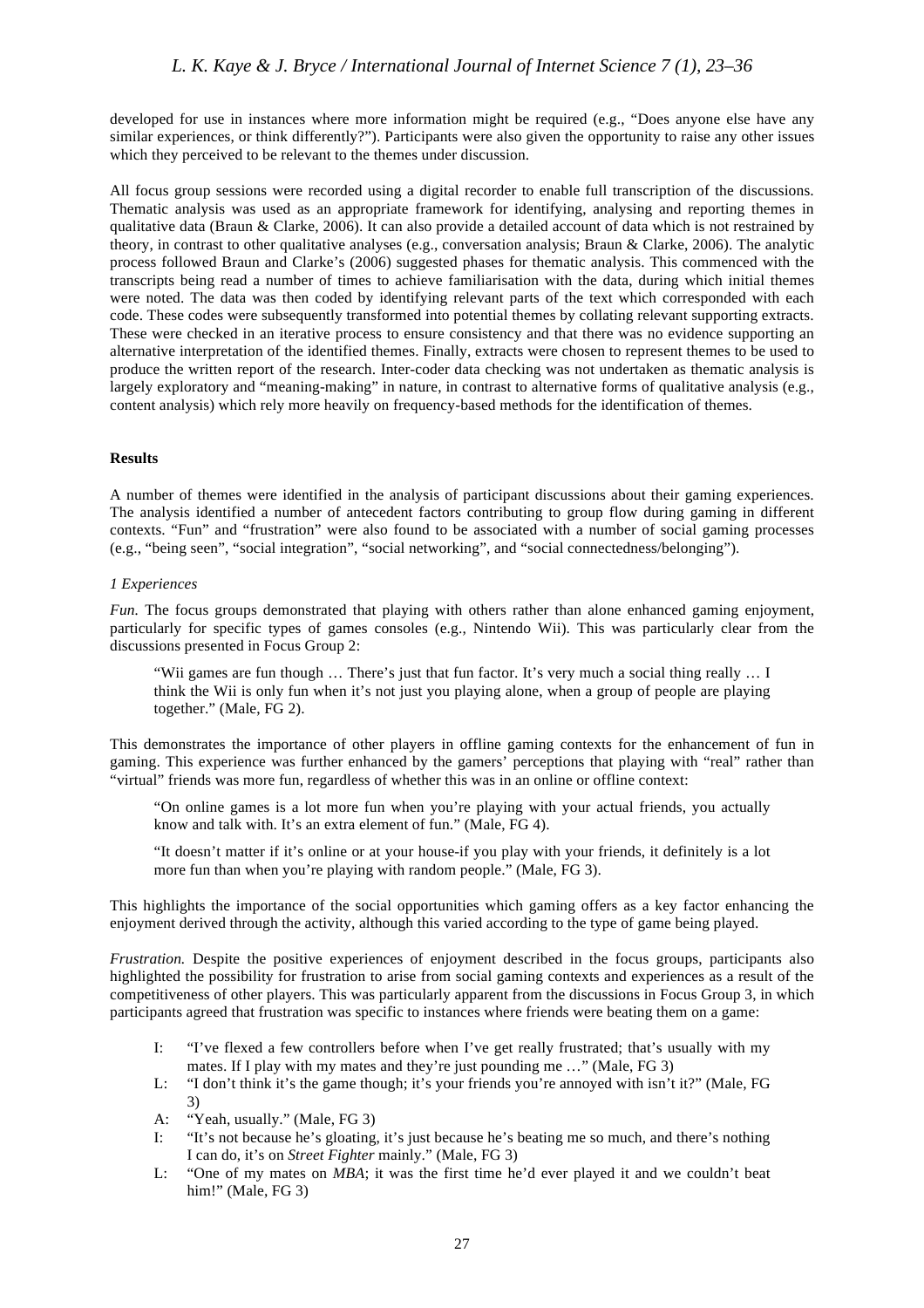A further social factor discussed in relation to frustrating gaming experiences was the inappropriate in-game behaviour of other players. This is illustrated in the following excerpt taken from Focus Group 3:

"When they (friends) do something wrong, you just can't deal with it and when they're on a different level, it just gets irritating." (Male, FG 3)

Poor social dynamics were also discussed as contributing to frustrating gaming experiences, particularly in online contexts:

"A bad online community definitely ruins a game. If you don't like the people that you play with online it ruins the whole point of it really." (Male, FG 2).

"With voice over IP, people talking to each other. Obviously it's made for people to talk about tactics, like how to work together. Obviously people don't use it for that and SPAM offensive words and that can really get you annoyed." (Male, FG 4)

"I was on *Left for Dead* recently and you just get some 13 year old American kid who just screams down the microphone and just joins the game to kill you and then leave … it's not fun when that happens ..." (Male, FG 3)

These social processes are specific to online contexts, but the results also suggested that social dynamics could lead to frustrating experiences in offline social contexts. These were largely due to external sources (e.g., other people in the room who were not directly involved in gameplay), as suggested by the discussion in Focus Group 4:

- T: "It also depends on external situations. Going back a few years, when I was living with my parents, it's like if I'm playing a game, I have to put it down because my parents would be like 'Do the washing up!!' That's more rage then, because I was in the middle of something and they don't understand the importance of it." (Male, FG 4)
- Ma: "Yeah, I think if you're sitting with someone who doesn't understand and you're dying quite a bit, and they're asking you why you're dying, and trying to give you tips …" (Male, FG 4)
- T: "That's so frustrating!" (Male, FG 4)
- Ma: "… it's pretty frustrating!" (Male, FG 4)
- Mi: "Or they're like "can you pause it?" And you're like "It's an online game. You want me to *pause* the Internet for everybody?" (Male, FG 4)

These results suggest that the social dynamics of gaming take a number of forms depending on the type of gaming context (online or offline), though both can result in frustration. Gaming experiences were found to both be "fun" and "frustrating", highlighting the influence of variations in social processes and gaming contexts on the dynamics of the activity.

### *2 Group flow*

The results also indicated a number of social processes and factors which led to the experience of group flow during social gaming. These were collective competence, collaboration, task-relevant knowledge/skills, and complimentary participation..

Participants' knowledge of the competencies of other players, and their awareness of task-relevant skills were important when playing socially, particularly in competitive-based contexts. Awareness of these factors was associated with the enjoyment and thrill of social gaming.

"The thrill of competing with others especially when you know they are above your skill level, every successful hit feels like a victory." (Male, FG 1).

The idea of collective competence in online cooperative gameplay was also described by a Focus Group 3 participant as providing a sense of exhilaration which resulted in an autotelic experience:

"When playing FIFA co-operative play online with my friend I have had some of the most memorable and exhilarating gaming experiences of my life. As when we play well we play some amazing flowing football." (Male, FG 3)

Similarly, a participant in Focus Group 2 described the sense of intrinsic reward and thrill experienced during social gaming facilitated by competitive aspects of gameplay:

"Playing CoD4 is great, once you get into the flow of things, the buzz you get from doing well is an amazing feeling, knowing you're beating other people to the extent they simply can't keep up with you, really gets me pumped." (Male, FG 2)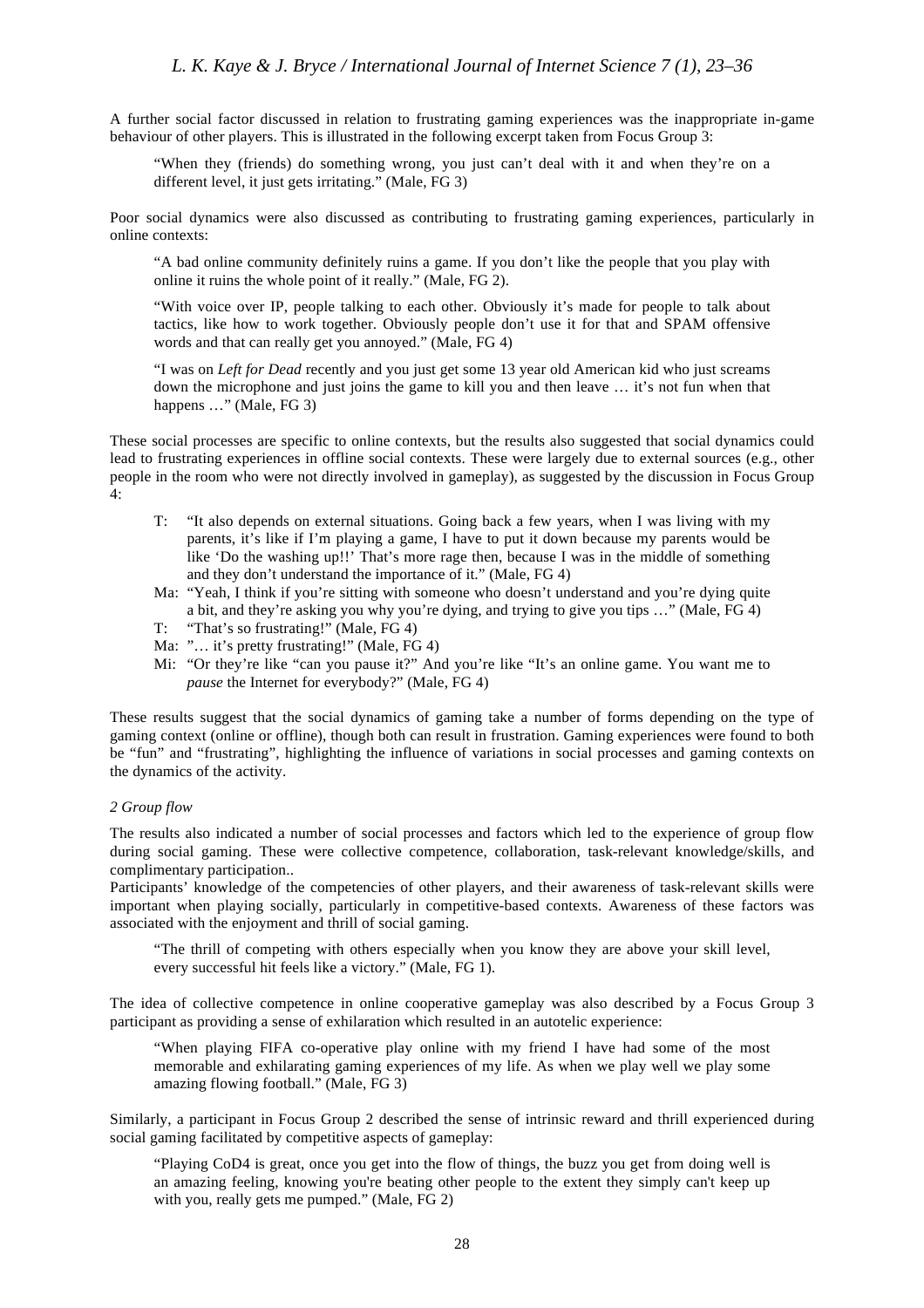This autotelic experience appears to be largely characteristic of an individual flow experience, but one which is enhanced by the presence of others in gameplay. The associated feelings of accomplishment provided by competitive gameplay can create a sense of intrinsic drive and enjoyment which would not necessarily be facilitated in solo contexts. This suggests that group flow occurs not only through the previously described social processes of collective competence, but as a result of the awareness of comparative personal competence. This is consistent with Sato's (1988) conceptualisation of group flow as involving *being seen* and *showing off* in the presence of others.

Participant accounts also revealed that cooperative gaming tasks which required complementary participation resulted in enjoyable experiences:

"I played this game Co-op with my boyfriend, it was a great experience for us to share time together and work together as a team in a common past-time. Due to being in a relationship we worked together really well and listened to each others ideas." (Female, FG 1)

"It was enjoyable playing the game together. We talked about strategy and the story. Some of the boss fights are quite difficult and required several attempts to beat them. We discussed different tactics." (Male, FG 4).

One participant described the way in which complimentary participation enhanced their sense of achievement and enjoyment in cooperative-based gaming:

"I enjoy gaming overall, it gives me a sense of achievement working with others and when our plans just click we are really strong; we help each other in any way we can." (Male, FG 4)

It was also found that enjoyable experiences were associated with gaming tasks which required coordination, cooperation and interdependence:

"While playing WoW, I play with a group of friends, and often play co-operatively with 10, or 25 people. I have an important role in the group and feel useful, and enjoy working with a team to overcome obstacles". (Male, FG 1).

These quotations demonstrate that cooperation, collective competence and complementary participation can facilitate group flow. This appears to be particularly relevant for cooperative-based gameplay, although the notion of being seen as a result of the presence of other players appears to be more relevant within competitivebased gaming contexts.

Participant discussions of their social gameplay experiences also suggested processes which reflect the traditional conception of "flow" (e.g., merging of action and awareness, feedback on tasks). One participant described the way in which his gameplay became largely automatic, and his actions seemed distant from conscious thought during a social gaming experience;

"It was easy and fun, after playing, practice and research it begins to become automatic; like hands have a memory." (Male, FG 1).

Another participant indicated that feedback from other players' performance and the game itself were important for facilitating experiences of flow in online gaming contexts:

**"**When you are playing competitively online, sometimes you get in a zone where you seemed to be performing extremely well and can beat anyone". (Male, FG 4).

Overall, this suggests that flow can be experienced during cooperative social gaming in which players work together in a complementary way, and have collective competency to achieve gaming tasks. This involves the involved individuals having relevant skills, but also understanding those of their team members and the associated group dynamics. This latter process was also important for facilitating group flow within competitivebased gaming, in addition to the process of being seen by others. The discussions also suggested that the process of gaming itself can enable experiences which characterise the more traditional conception of flow in a manner similar to solo gaming.

### *3 Social processes*

*Being Seen.* The analysis of the data also suggested that the sense of being seen was apparent in social gaming contexts as the visibility of players' gameplay performance to other players could enhance the emotional investment in the activity.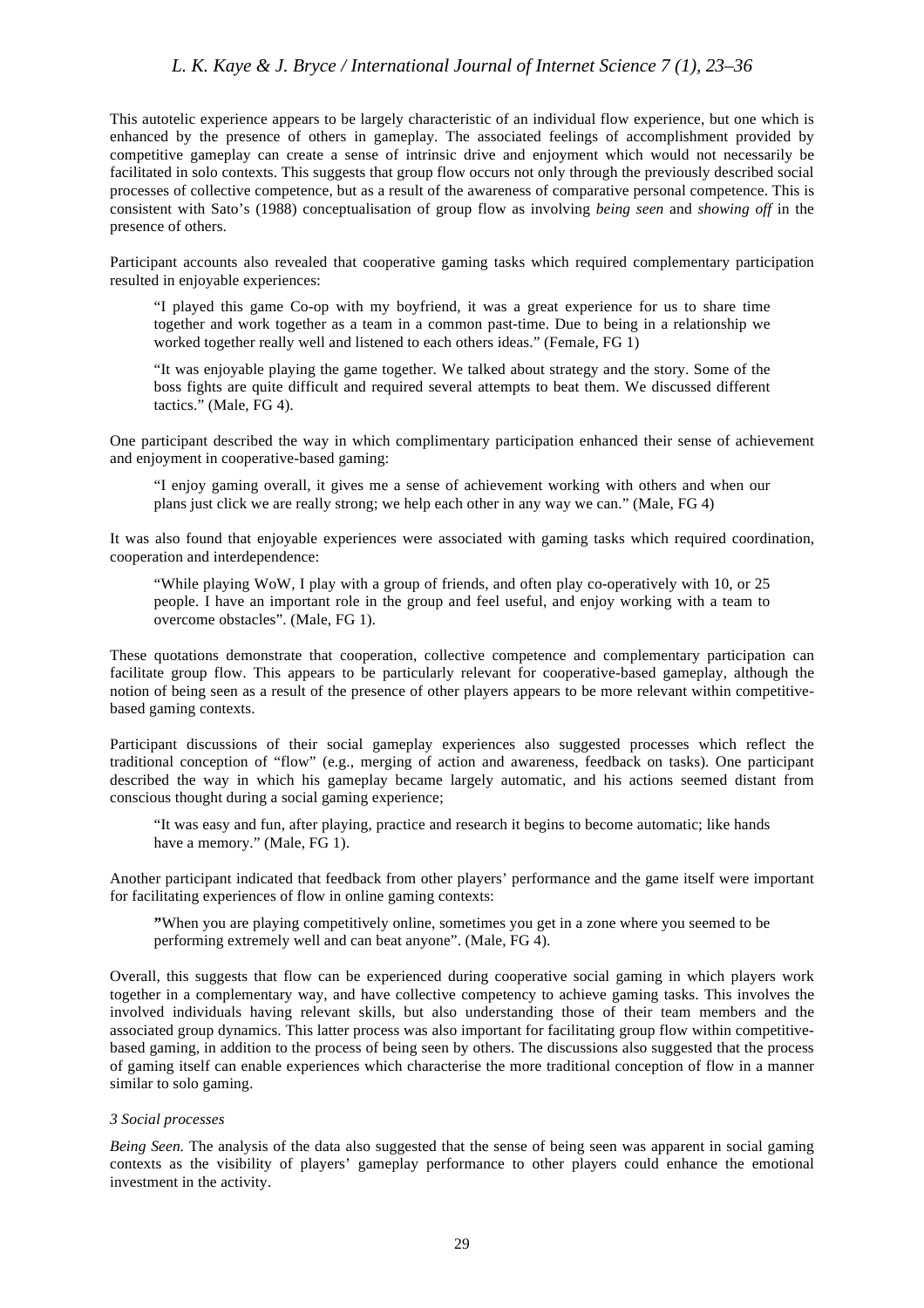"I react to the human element to multi player gaming … brings more emotion to my gaming. Not playing a cold computer, playing warm, squishy, awesome humans." (Male, FG2)

The idea of being seen within social gaming contexts was discussed as being potentially positive or negative. Playing with others could enhance fun and exhilaration, but also lead to greater frustration.

"Playing online is more stressful, yet exciting than solo because you're not playing against the console, you're playing against actual people so you do care more about your experience." (Female, FG 1).

"Playing the game competitively online makes for a far more intense experience that single player. Knowing I'm playing against other people heightens all the emotions; excitement, annoyance at losing, exhilaration at winning, anger at being beaten …" (Male, FG 1)

"PvP provides a more intense gaming experience. I worry more about how I perform and if my poor performance may harm the group. I also feel some guilt over sinking, or killing another player. I feel no such guilt in solo or PvE play." (Male, FG 3)

Social contexts also had an influence on the emotional experiences of gameplay as the players' awareness that their performance wass visible to others intensified the associated emotional reactions. This could potentially lead to both enhanced positive or negative emotional experiences.

*Social Connectedness/Belonging.* The analysis of the focus group data suggested that playing videogames was an effective way of heightening a sense of social belonging with friends:

*"Eve* online has the largest peak of any online game but it's nice just to be with your friends" (Male, FG 4).

This illustrates that although positive experiences of gameplay may be the primary motivation for participation, the social opportunities which gaming offers may be equally important. The discussions also indicated that playing videogames online was an effective way of connecting and maintaining contact with friends:

"The online play has been important. I've been moving around quite a bit since I moved to the UK from about the age of eight, then to London, to Preston. So the friends I have left, I've managed to keep in contact with in real life so speaking to them online has been quite nice otherwise I would have lost that connection to them." (Male, FG 4)

*Social Integration.* Participants also described that gaming enjoyment derived from its ability to facilitate feelings of social integration with others, particularly in offline gaming contexts:

"The Nintendo Wii, especially at parties is a good game to meet people in a social situation that I wouldn't usually talk to, and it's also a good laugh." (Male, FG 1)

"It can be quite fun to have a few of your friends playing *Fifa* and you can eat and drink at the same time- it can be quite fun." (Male, FG 3)

In these cases, the social dimensions of gaming had a positive influence on the gaming experiences described, and could facilitate offline social interactions by providing a common focus in social situations.

"Playing videogames is good for having fun with friends. It kills awkward silences and gives you something that you can have in common." (Male, FG 1)

This suggests that playing games socially is an enjoyable activity which helps brings friends together, and an effective way of enhancing a positive atmosphere and experiences in social situations.

"Well sometimes there's just the whole multiplayer aspects for *Guitar Hero*, you'll be playing around and some people who have never played before maybe will come in and they'll see the stupid grin on your face and then they'll fancy a go and it's a good thing to create a mood or even just breaking the ice in a conversation, something like that." (Male, FG 4)

This form of social integration appears only to be relevant to offline gaming contexts, in contrast to the subsequent theme of "social networking" which relates to online gaming.

*Social Networking.* Gamers also discussed their enjoyment of the opportunities to engage in social networking during online gaming sessions, regardless of whether or not the conversations were relevant to gameplay: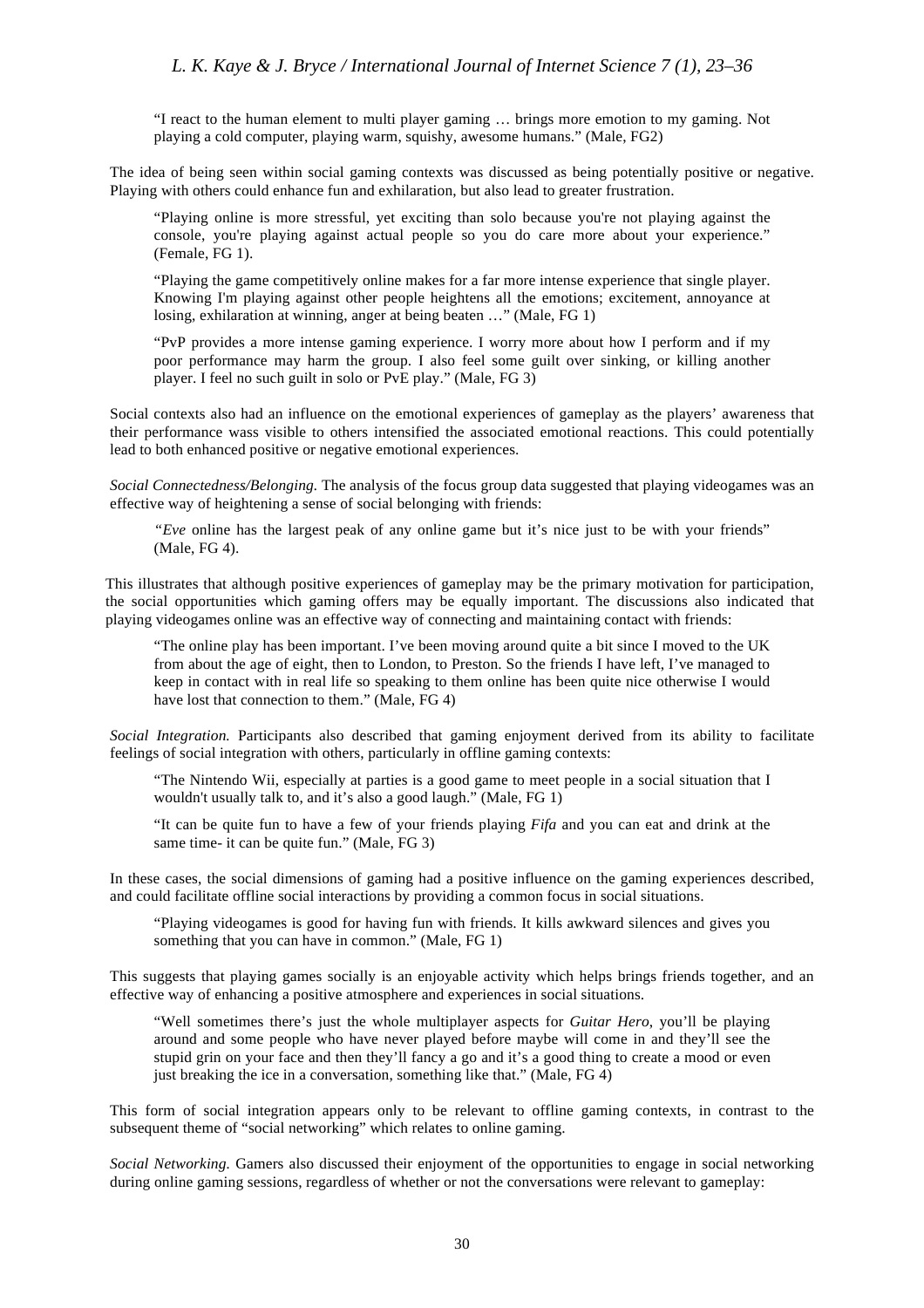"When I play online, I have a good time chatting with others during the match. We have some fun conversations that usually are not related to the gameplay." (Male, FG 1)

This suggests that gaming can provide a platform to facilitate and maintain networking among friends, as well as meeting new people:

"You can meet people who you can come back and play with again, like talk online and organise games." (Male, FG 3)

"When you meet other people, it's the best experience." (Male, FG 3)

It was also found that some networking opportunities did not occur during gameplay at all, but in online "Guild Halls" associated with specific online gaming platforms (e.g., Xbox Live):

"I've got friends who just go in Guild Halls and are just in there for hours on end, talking to everyone, so it's just like a Messenger clan for them" (Male, FG 2)

These results suggest that a range of different social processes and experiences are facilitated by gaming in both online and offline contexts. It provides opportunities for the experience of positive affect associated with social networking, feelings of social belonging, being seen, connectedness and integration.

### **Discussion**

This study provided a qualitative examination of social gaming processes, their ability to facilitate experiences of group flow, and the associated affective outcomes of gameplay. The main findings and implications are discussed in the following sections.

### *Social processes and affective experiences*

Social gaming experiences were found to be generally enjoyable and fun, regardless of the type of gameplay involved (e.g., competitive or cooperative). These were facilitated by feelings of social belonging, networking and interactions with friends in social gaming contexts. This is consistent with previous research (Cole & Griffiths, 2007; Klimmt et al., 2009), and highlights the ability of the social aspects of gaming to enhance the emotional experiences associated with the activity. The importance of social integration and "togetherness" identified in offline gaming contexts also supports previous empirical work (Gajadhar et al., 2009). This research extended the focus of these studies from the social processes facilitated by specific gaming contexts to provide a comparative examination of the relationship between social interactions and positive experiences in both online and offline gaming contexts. The identified differences between these environments suggests the need to further examine the interactions between the structural characteristics of games, and associated experiences and outcomes in specific contexts (e.g., online or offline) in order to identify additional processes which influence game enjoyment.

The results also demonstrate that poor social gaming dynamics (e.g., swearing, abuse by other gamers) and competition can lead to the experience of frustration as well as enjoyment. The potential for these factors to negatively influence the affective outcomes of the activity (e.g., hostility, aggression) suggests that competitiveness may have a differential impact on gaming experiences in specific social contexts, dependent on the behaviour of other gamers. Such effects have not been widely considered in the academic literature, but would be a useful inclusion in existing theoretical models (e.g., General Aggression Model; Anderson & Huesmann, 2003), which do not sufficiently account for the influence of different gameplay processes and contexts on the outcomes of the activity. The development of a process model of gameplay which integrates these factors, in addition to structural game characteristics (e.g., level of violent content) and individual differences (e.g., trait aggression), would provide a more comprehensive understanding of the range of potential experiences and effects of gaming.

### *Group flow*

The study also provided preliminary findings which suggest the experience of group flow during gaming. Taskrelevant skills, knowledge of the skills of other players, feedback from others and being seen were identified as antecedents for the experience of group flow in both cooperative and competitive gaming. Collective competency, interdependence, collaboration, coordination, complementary participation and a shared task focus were identified as additional antecedents of group flow in cooperative gaming environments.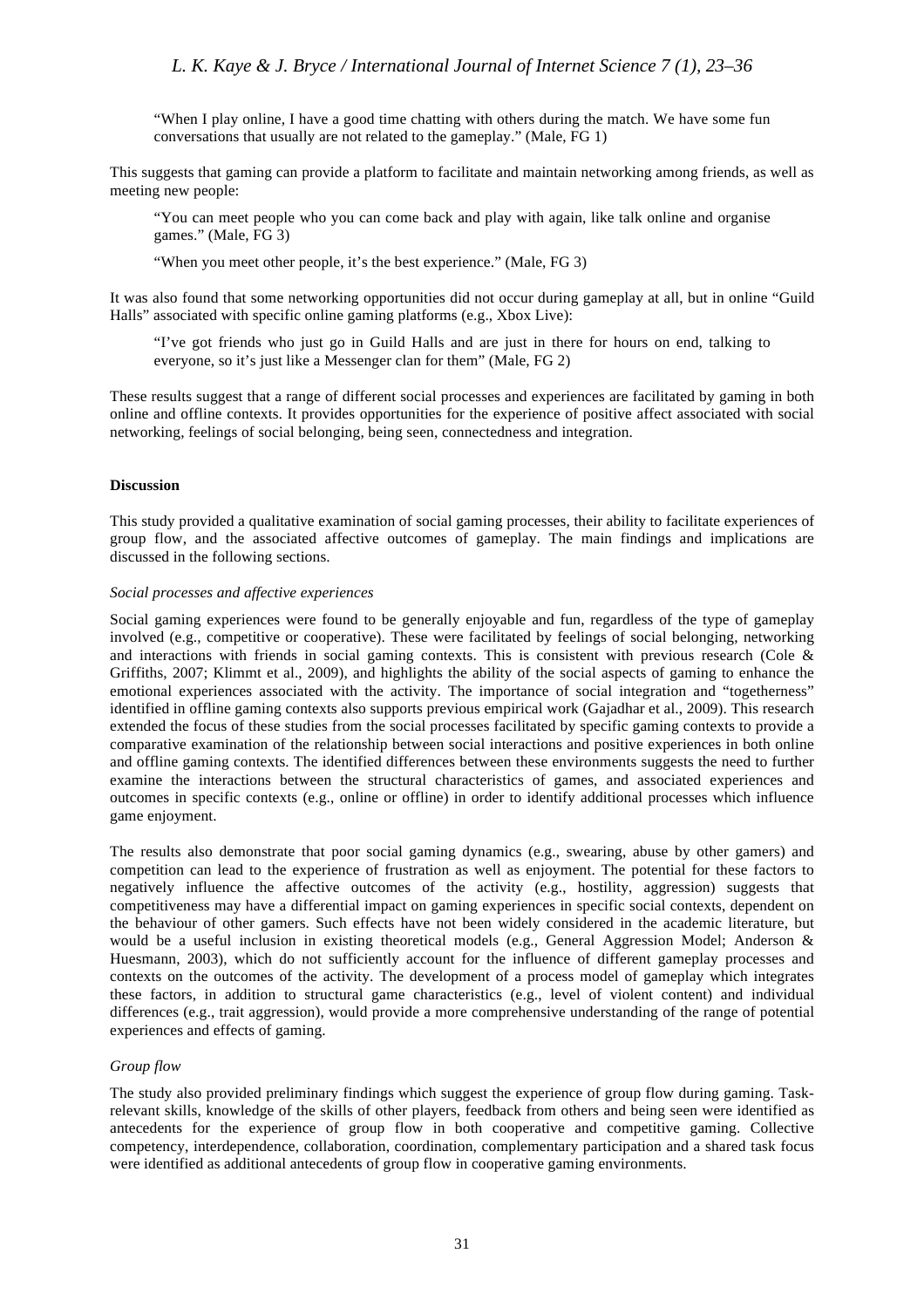The analysis also suggested that competitive interactions between gamers were an additional antecedent of group flow in gaming environments where individuals played against each other. There were also differences in the dynamics of some of the identified antecedents between the examined gaming contexts which reflect differences in the social processes which characterise them. For example, knowledge of the ability of others in cooperative gaming reflects individual awareness of the skills of team members as part of coordination of play, whereas this factor relates to awareness of the abilities of opponents in competitive situations.

These results are consistent with previous research suggesting enhanced levels of social presence in cooperative gaming, particularly in online environments (de Kort, IJsselsteijn, & Gajadhar, 2007). The identified importance of being seen is also in agreement with Sato's (1988) characterisation of group flow. This suggests that the presence of others creates a sense of intrinsic drive which would not necessarily be experienced equivalently in solo gameplay. These observations also support previous experimental evidence that the presence of a co-located player influenced perceived gaming competence (Gajadhar et al., 2008a).

This suggests that different social processes (e.g., collective competency, competition) may have greater relevance for different types of gameplay, and individual or group experiences of flow. This is in line with previous research (e.g., Sato, 1988), and suggests the utility of extending the concept of group flow to examine the social processes by which such experiences occur in different gaming contexts. Being seen in social gaming was associated with more intense and emotional experiences compared to solo play, further suggesting that different gaming types and contexts have differential influences on the affective outcomes of the activity.

These antecedents potentially differentiate group and individual flow experiences, although the determinants of individual optimal experiences must also be satisfied (e.g., high challenge to skill ratio) (Walker, 2010). The distinctiveness of shared flow relates to the group-level unit of performance, in which interdependence and cooperation are key characteristics. These identified dimensions also reflect those specified by previous models of "social flow" (Walker, 2010), and expand current theoretical understandings of the concept to the activity of gaming. Whilst the experiences of individual and group flow appear to be largely equivalent, this study suggests that these experiences are facilitated by specific antecedents in social situations in addition to those which characterise individual flow.

Whilst the results of the study suggest that group flow occurs during gaming, and its dynamics may operate differently in different gaming contexts, the methodological and conceptual challenges of distinguishing between participant descriptions of individual or group flow in their gaming experiences requires further empirical investigation. The extent to which group members were playing co-actively could not be clearly determined from the data. Social gaming can encompass situations in which gamers play highly interdependently, but also in which others are only passively present. The extent to which group flow is experienced under these different conditions requires further investigation. Additionally, this research did not examine how individual and group flow experiences differ according to the type of game played, or the influence of physical proximity to, and relationships with, other gamers (e.g., real versus online friends). Previous research has identified equivalent levels of behavioural involvement in gameplay regardless of co-location or relatedness between players (playing with unknown others, playing with friends) (de Kort, IJsselsteijn, Poels, 2007). This suggests that experiences of individual or group flow may be equivalent under these differing conditions. Future research should conduct a comparative examination of variations in the proposed dimensions of group flow for different gameplay types (competitive versus cooperative) and contexts (online versus offline) to identify potential similarities and differences. This would further develop previous research suggesting that there are minimal differences in experiences of social presence between competitive and cooperative gameplay (de Kort, IJsselsteijn, & Poels, 2007).

### *Evaluation*

This study utilised a qualitative approach to enable a comprehensive examination of social gaming processes and experiences which would be otherwise difficult to achieve using other methodologies. The focus groups enabled participants to provide phenomenological reflections on shared social gaming experiences and their affective outcomes. Whilst it could be argued that the use of established friendship groups could lead to the production of socially desirable descriptions of these experiences, participant discussions about the potential for negative and frustrating outcomes to result in these situations do not suggest that this was the case. This approach represents a methodological strength, rather than a potential limitation, as it enabled the development of mutually actualised accounts which are particularly useful given the objective of examining shared social experiences during gaming. The study also demonstrates the value of using qualitative methodologies in this research area.

Although the current findings provide an interesting insight into an under-researched area of gaming, a potential limitation of the study is the largely male participant sample. Whilst this gender imbalance could be viewed as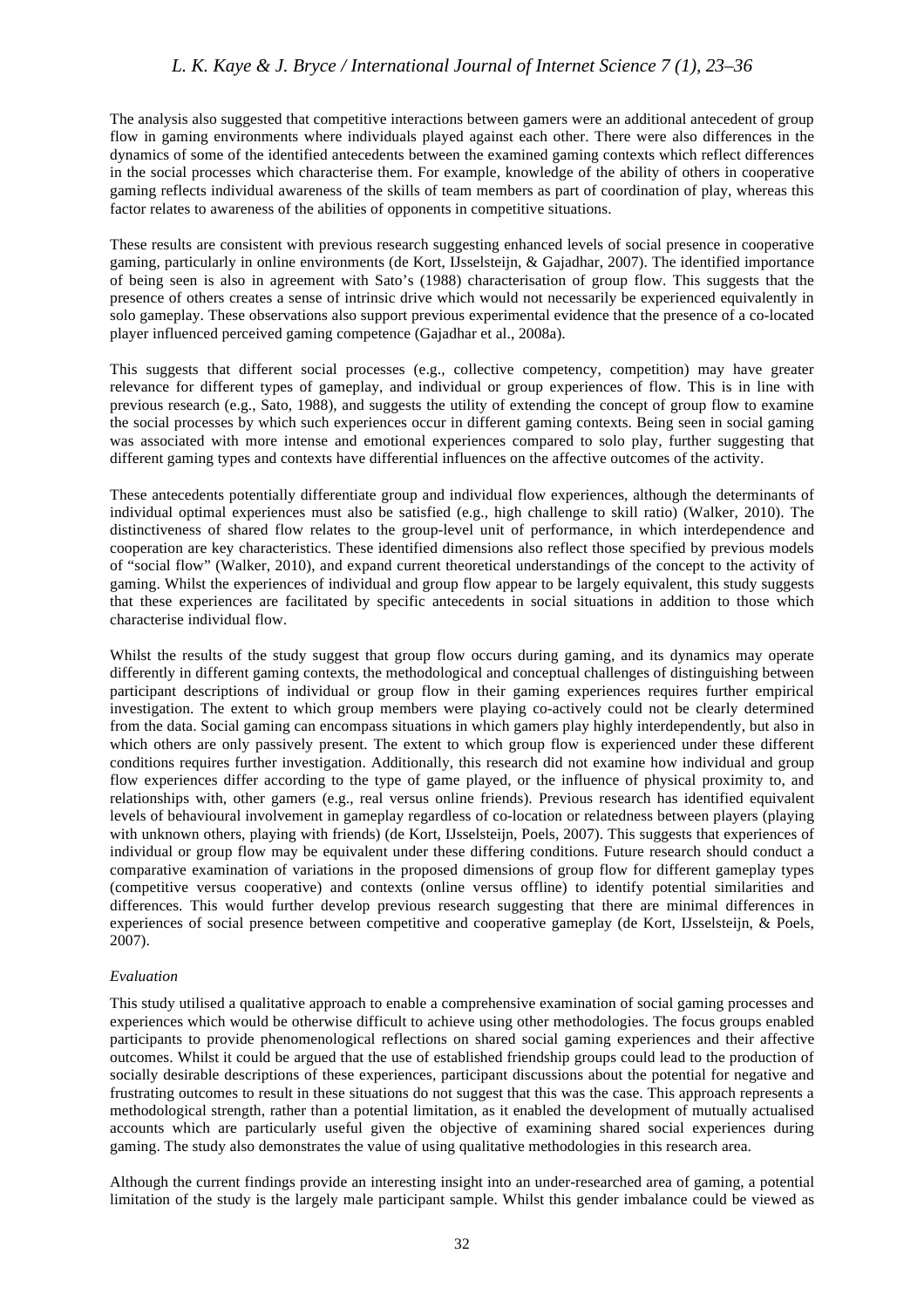problematic, it is consistent with the demographics of regular gamer samples used in previous research (e.g., Yee, 2006). It should, therefore, be recognised that the results of the study do not necessarily generalise to all gamers, but provides a representative account of the social experiences and outcomes of the activity for regular, male gamers. These findings might differ in female or mixed gender groups. The increasing popularity of social gaming among females (Information Solutions Group, 2010) highlights the need for equivalent research in both online and offline contexts for this group of gamers in order to identify potential gender differences in the social dynamics and outcomes of the activity.

### **Conclusion**

This study suggests the value of developing further understanding of the social processes and associated experiences of gameplay. It provided preliminary findings to suggest that group flow occurs during this activity, and has tentatively identified some of its constituent dimensions. The identified associations between different social processes and the affective experiences facilitated by the activity suggest that enjoyment of gaming is further enhanced in social gaming contexts. The study also demonstrates the limitations of viewing engagement in this activity as individualistic, problematic or purely negative in terms of psychosocial outcomes. Examining gaming within its wider social context enables researchers to develop deeper understanding of the range and diversity of gaming experiences, and can inform further research examining its potential affective and psychological consequences.

#### **References**

Ackermann, J. (2012). Playing computer games as social interaction: An analysis of LAN parties. In J. Fromme & A. Unger (Eds.), *Computer games and new media cultures: A handbook on the state and perspectives of digital game studies* (pp. 465–476). Berlin: Springer.

Anderson, C. A., & Huesmann, L. R. (2003). Human aggression: A social-cognitive view. In M. A. Hogg & J. Cooper (Eds.), *The Sage handbook of social psychology* (pp. 296–323). Thousand Oaks, CA: Sage.

Anderson, C. A., & Morrow, M. (1995). Competitive aggression without interaction: Effects of competitive versus cooperative instructions on aggressive behaviour in video games. *Personality and Social Psychology Bulletin*, *21*, 1020–1030.

Bartle, R. A. (1996). Hearts, clubs, diamonds and spades: Players who suit MUDs. *Journal of MUD Research 1*(1). Retrieved from [http://www.mud.co.uk/richard/hcds.htm](www.mud.co.uk/richard/hcds.htm)

Bartle, R. A. (2004). *Designing virtual worlds*. Berkeley, CA: New Riders.

Bracken, C. C., Lange, R. L., & Denny, J. (2005, October). *Online video games and gamers' sensations of spatial, social, and co-presence.* Paper presented at the FuturePlay Conference, Lansing, Michigan.

Braun, V., & Clarke, V. (2006). Using thematic analysis in psychology. *Qualitative Research in Psychology*, *3,* 77–101. doi[:10.1191/1478088706qp063oa](http://dx.doi.org/10.1191/1478088706qp063oa)

Brown, E., & Cairns, P. (2004, April). *A grounded investigation of immersion in games.* Paper presented at ACM Conference on Human Factors in Computing Systems, CHI 2004, Vienna, Austria.

Bryce, J., & Rutter, J. (2003). The gendering of computer gaming: Experience and space. In S. Fleming & I. Jones (Eds.), *Leisure cultures: Investigations in sport, media and technology* (pp. 3–22). Eastbourne: Leisure Studies Association.

Chappell, D., Eatough, V., Davies, M. N., & Griffiths, M. D. (2006). EverQuest: It's just a computer game right? An interpretative phenomenological analysis of online gaming addiction. *International Journal of Mental Health Addiction, 4*, 205–216. doi[:10.1007/s11469-006-9028-6](http://dx.doi.org/10.1007/s11469-006-9028-6)

Csikszentmihalyi, M. (1975). *Beyond boredom and anxiety: Experiencing flow in work and play.* San Francisco: Jossey-Bass Publishers.

Csikszentmihalyi, M. (1982). Towards a psychology of optimal experience. In L. Wheeler (Ed.), *Review of Personality and Social Psychology* (Vol. 3, pp. 13–36). Beverly Hills, CA: Sage.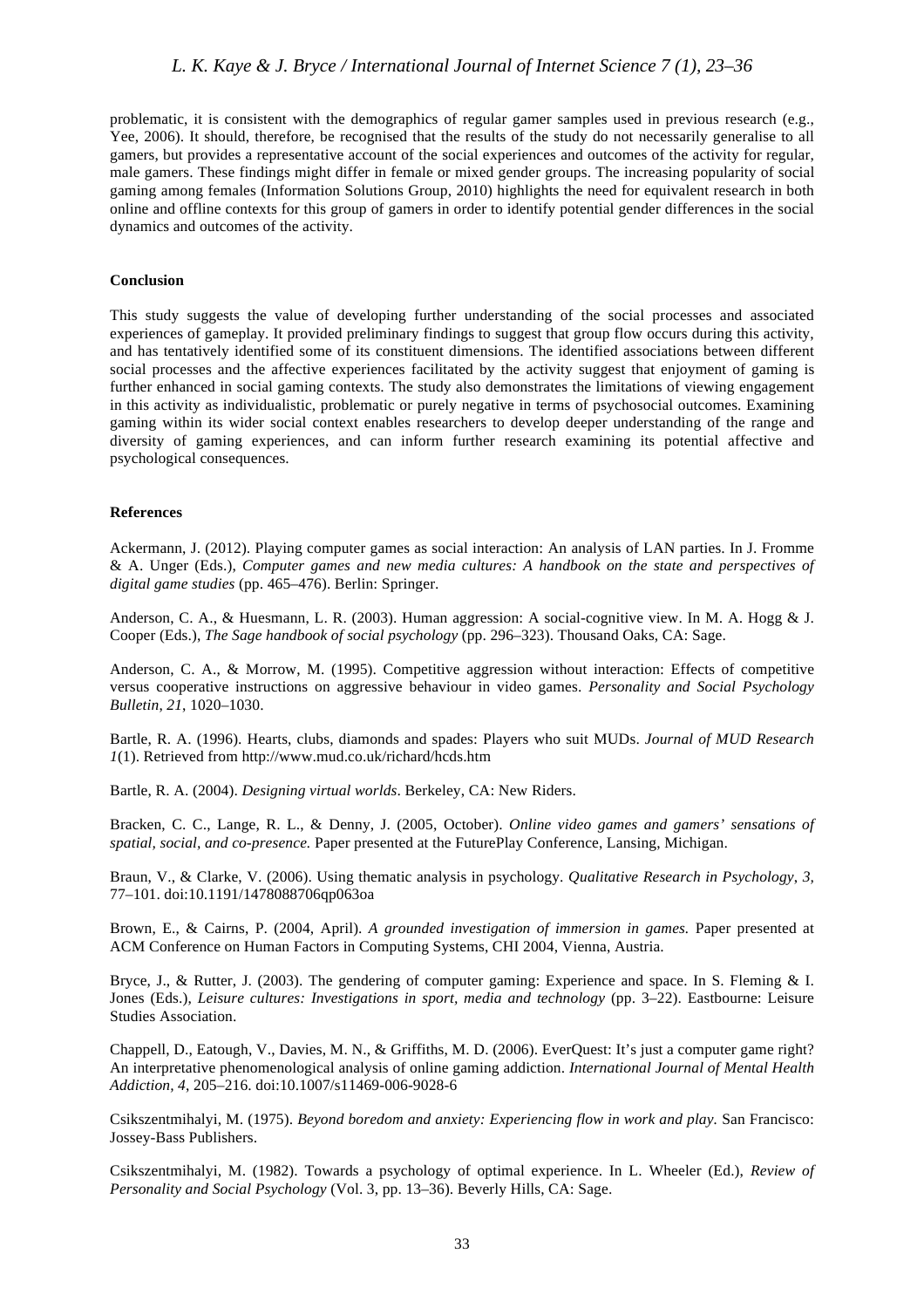Csikszentmihalyi, M. (1988). Introduction. In M. Csikszentmihalyi & I. Csikszentmihalyi (Eds.), *Optimal experience: Psychological studies of flow in consciousness* (pp. 3–14). Cambridge: Cambridge University Press.

Csikszentmihalyi, M. (1992). *Flow: The psychology of happiness*. London: Rider.

Csikszentmihalyi, M. (1993). *The evolving self: A psychology for the third millennium.* New York: Harper Collin.

Csikszentmihalyi, M. (2003). *Good business: Leadership, flow and the making of meaning*. London: Hodder & Stoughton.

Csikszentmihalyi, M., & Csikszentmihalyi, I. S. (1988). *Optimal experience: Psychological studies of flow in consciousness.* New York: Cambridge University Press.

Cole, H., & Griffiths, M. D. (2007). Social interactions in Massively Multiplayer Online Role-playing gamers. *CyberPsychology & Behavior, 10*(4), 575–583. doi:[10.1089/cpb.2007.9988](http://dx.doi.org/10.1089/cpb.2007.9988)

Colwell, J. (2007). Needs met through computer game play among adolescents. *Personality and Individual Differences, 43*, 2072–2082. doi[:10.1016/j.paid2007.06.021](http://dx.doi.org/10.1016/j.paid2007.06.021)

Cupitt, M., & Stockbridge, S. (1996). *Families and electronic entertainment.* Sydney: Australian Broadcasting Authority/Office of Film and Literature Classification.

de Kort, Y. A. W., IJsselsteijn, W. A., & Poels, K. (2007, October). *Digital Games as Social Presence Technology: Development of the Social Presence in Gaming Questionnaire (SPGQ).* Paper presented at PRESENCE Conference 2007, Barcelona, Spain.

Deutsch, M. (1993). Educating for a peaceful world. *American Psychologist*, *48*, 510–517.

Durkin, K., & Aisbett, K. (1999). *Computer games and Australians today.* Sydney: Office of Film and Literature Classification.

Ellis, G. D., Voelkl, J. E., & Morris, C. (1994). Measurement and analysis issues with explanation of variance in daily experience using the flow model. *Journal of Leisure Research, 26*(4), 337–356.

Filiciak, M. (2003). Hyperidentities: Postmodern identity patterns in massively multiplayer online role-playing games. In M. J. P. Wolf & B. Perron (Eds.), *Video game theory reader* (pp. 87–102). New York: Routledge.

Gajadhar, B. J., de Kort, Y. A., W., & Ijsselsteijn, W. A. (2008a, April). *Influence of social setting on player experience of digital games.* Paper presented at CHI 2008 Conference, Florence, Italy.

Gajadhar, B. J., de Kort, Y.A.W., & IJsselsteijn, W.A. (2008b). Shared fun is doubled fun: Player enjoyment as a function of social setting. In P. Markopoulos, B. De Ruyter, W. Ijsselsteijn, & D. Rowland (Eds.), *Proceedings of fun and games: Secong International Conference* (pp. 106–117). Eindhoven: Springer.

Gajadhar, B. J., de Kort, Y. A. W., & IJsselsteijn, W. A. (2009a). Rules of engagement: Influence of co-player presence on player involvement in digital games. *International Journal of Gaming and Computer-Mediated Simulations*, *1*(3), 14–27. doi[:10.4018/jgcms.2009070102](http://dx.doi.org/10.4018/jgcms.2009070102)

Gajadhar, B. J., de Kort, Y. A. W., & IJsselsteijn, W. A. (2009b, June). *See no rival, hear no rival: The role of*  social cues in digital game settings. Paper presented at the 13<sup>th</sup> CHI 2009 Conference, Leiden, Netherlands.

Gajadhar, B. J., de Kort, Y. A. W., IJsselsteijn, W. A., & Poels, K. (2009, October). *Where everybody knows your game: The appeal and function of game cafes in Western Europe*. Paper presented at the International Conference on Advances in Computer Entertainment Technology, Athens, Greece.

Griffiths, M. (1997). Computer game playing in early adolescence. *Youth & Society*, *29*(2), 223–237. doi[:10](http://dx.doi.org/10.1177/0044118X97029002004) [.1177/0044118X97029002004](http://dx.doi.org/10.1177/0044118X97029002004)

Griffiths, M. D., Davies, M. N. O., & Chappell, D. (2003). Breaking the stereotype: The case of online gaming. *CyberPsychology & Behavior, 6*, 81–91. doi[:10.1089/109493103321167992](http://dx.doi.org/10.1089/109493103321167992)

Griffiths, M. D., Davies, M. N. O., & Chappell, D. (2004). Demographic factors and playing variables in online computer gaming. *CyberPsychology & Behavior, 7,* 479–487.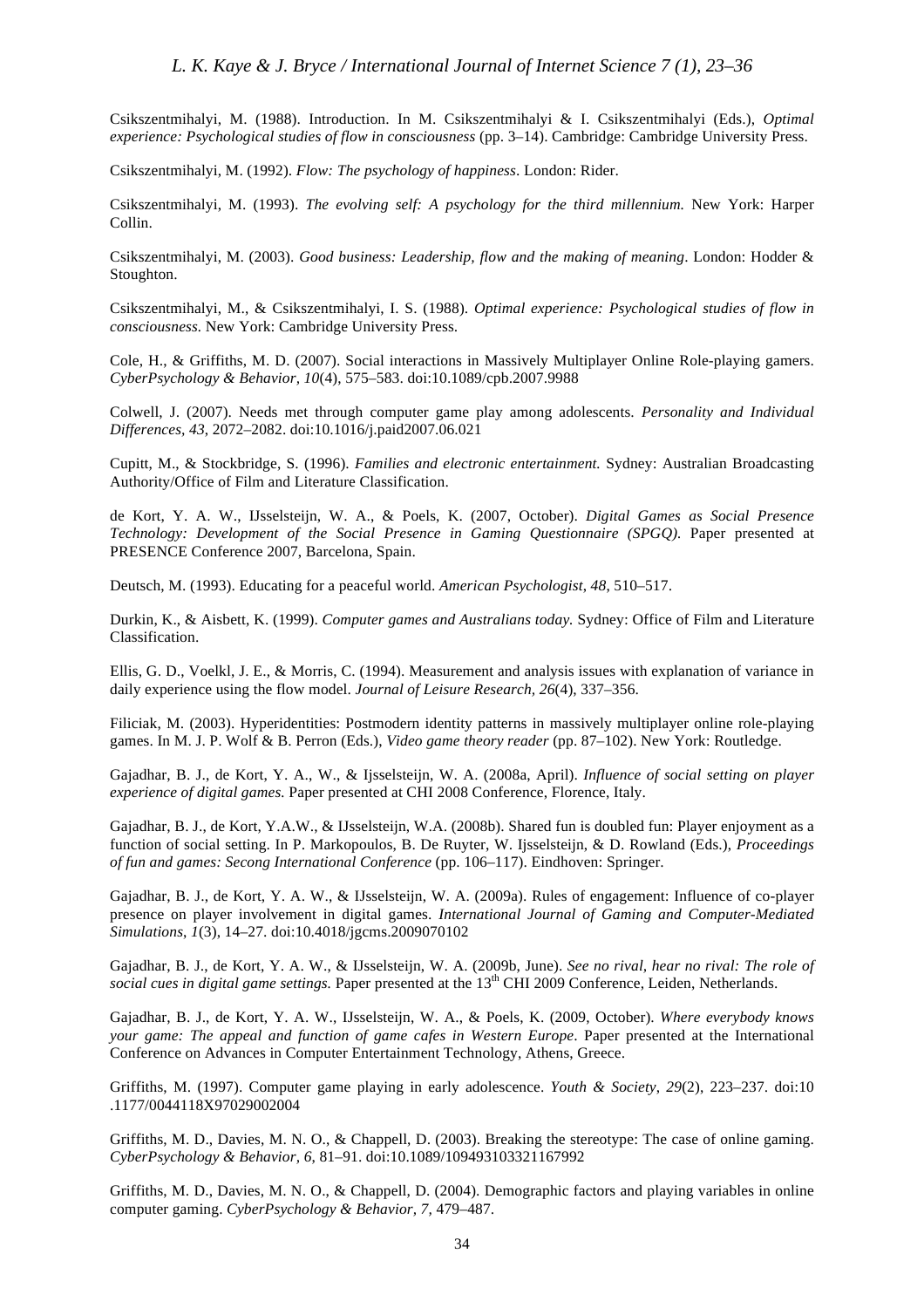Hughes, D., & Dunmont, K. (1993). Using focus groups to facilitate culturally anchored research. *American Journal of Community Psychology*, *21,* 775–806.

Information Solutions Group (2010). *PopCap Social Gaming Research 2010.* Retrieved from [http://www](www.infosolutionsgroup.com/2010_PopCap_Social_Gaming_Research_Results.pdf) [.infosolutionsgroup.com/2010\\_PopCap\\_Social\\_Gaming\\_Research\\_Results.pdf](www.infosolutionsgroup.com/2010_PopCap_Social_Gaming_Research_Results.pdf)

Jansz, J., & Martens, L. (2005). Gaming at a LAN event: The social context of playing video games. *New Media and Society*, *7*(3), 333–355. doi[:10.1177/1461444805052280](http://dx.doi.org/10.1177/1461444805052280)

Jansz, J., & Tanis, M. (2007). Appeal of playing online First Person Shooter Games. *CyberPsychology & Behavior, 10*(1), 133–136. doi:[10.1089/cpb.2006.9981](http://dx.doi.org/10.1089/cpb.2006.9981)

Kim, Y., & Ross, S. D. (2006). An exploration of motives in sport video gaming. *International Journal of Sports Marketing and Sponsorship*, *8*(1), 34–46.

Klimmt, C., Hartmann, T., & Frey, A. (2007). Effectance and control as determinants of video game enjoyment. *CyberPsychology & Behavior, 10,* 845–848.

Klimmt, C., Schmid, H., & Orthmann, J. (2009). Exploring the enjoyment of playing browser games. *CyberPsychology & Behavior, 12,* 231–234. doi[:10.1089/cpb.2008.0128](http://dx.doi.org/10.1089/cpb.2008.0128)

Kubey, R., & Larson, R. (1990). The use and experience of the new video media among children and young adolescents. *Communication Research*, *17*, 107–130.

LeFevre, J. (1988). Flow and the quality of experience during work and leisure. In. M Csikszentmihalyi & I. S. Csikszentmihalyi (Eds.) *Optimal experience: Psychological Studies of Flow in Consciousness* (pp. 307–318). New York: Cambridge University Press.

Lim, S., & Lee, J. R. (2009). When playing together feels different: Effects of task types and social contexts on physiological arousal in multiplayer online gaming contexts. *CyberPsychology & Behavior*, *12,* 59–61.

Lim, S., & Reeves, B. (2010). Computer agents versus avatars: Responses to interactive game characters controlled by a computer or other player. *International Journal of Human-Computer Studies, 68,* 57–68.

Lo, S., Wang, C., & Fang, W. (2005a). The exploratory research of online game consumer purchasing decision process and switching factors. *Electronic Commerce Research*, *3*, 289–306.

Lo, S., Wang, C., & Fang, W. (2005b). Physical interpersonal relationships and social anxiety among online game players. *CyberPsychology & Behavior*, *8*, 15–21.

Mandryk, R. L., Inkpen, K. M., & Calvert, T. W. (2006). Using psychophysiological techniques to measure user experience with entertainment technologies. *Behaviour and Information Technology*, *25*(2), 141–158. doi[:10](dx.doi.org/10.1080/01449290500331156) [.1080/01449290500331156](http://dx.doi.org/10.1080/01449290500331156)

Massimini, F., & Carli, M (1988). The systematic assessment of flow in daily experience. In M. Csikszentmihalyi & I. S. Csikszentmihalyi (1988). *Optimal experience: Psychological studies of flow in consciousness* (pp. 266–287)*.* Cambridge: Cambridge University Press.

Nakamura, J., & Csikszentmihalyi, M. (2002). The concept of flow. In C. R. Snyder & S. J. Lopez (Eds.), *Handbook of positive psychology* (pp. 89–105). Oxford: Oxford University Press.

Ng, B. D., & Wiemer-Hastings, P. (2005). Addiction to the internet and online gaming. *CyberPsychology & Behavior*, *8,* 110–113. doi:[10.1089/cpb.2005.8.110](http://dx.doi.org/10.1089/cpb.2005.8.110)

Poels, K., de Kort, Y.A.W., & IJsselsteijn, W.A. (2007, November). *"It is always a lot of fun!" Exploring dimensions of digital game experience using focus group methodology.* Paper presented at the Futureplay 2007, Toronto, Canada.

Ravaja, N. (2009). The psychophysiology of digital gaming: the effect of a non co-located opponent. *Media Psychology, 12,* 268–294. doi[:10.1080/15213260903052240](http://dx.doi.org/10.1080/15213260903052240)

Ravaja, N., Saari, T., Turpeinen, M., Laarni, J., Salminen, M., & Kivikangas, M. (2006). Spatial presence and emotions during video game playing: Does it matter with whom you play? *Presence: Teleoperators and virtual environments*, *15,* 381–392. doi[:10.1162/pres.15.4.381](http://dx.doi.org/10.1162/pres.15.4.381)